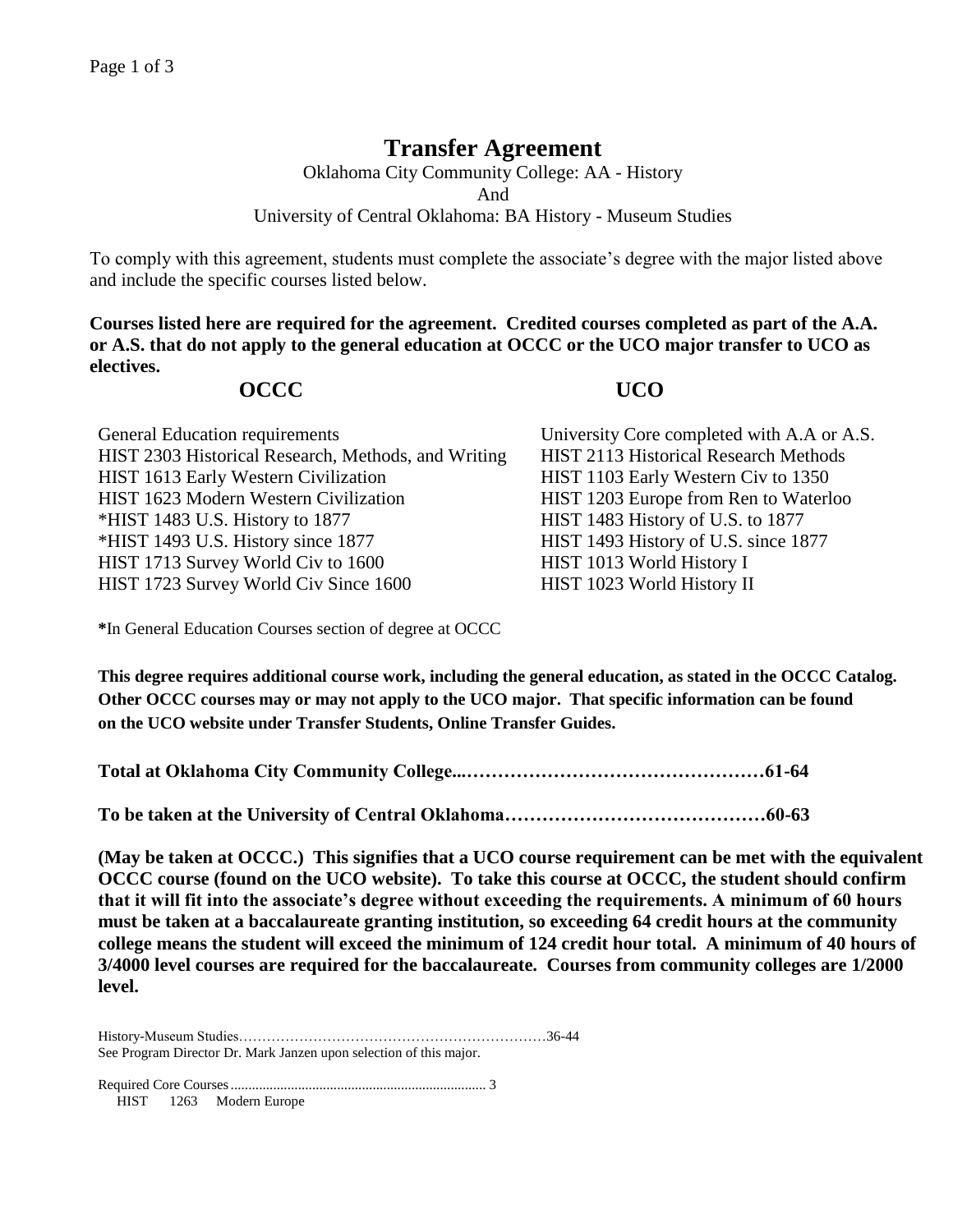# Page 2 of 3

| HIST                                  | 4613 | Museum Management                                         |  |  |
|---------------------------------------|------|-----------------------------------------------------------|--|--|
| HIST                                  | 4623 | Museum Theory and Practice                                |  |  |
| HIST                                  | 4950 | Internship in Museum Studies (1-6 hours)                  |  |  |
|                                       |      | (Prerequisite HIST 4613)                                  |  |  |
|                                       |      | Elective History or Complementary courses 9               |  |  |
|                                       |      | (These courses must be approved by Museum Studies Program |  |  |
| Director.)                            |      |                                                           |  |  |
|                                       |      |                                                           |  |  |
|                                       |      |                                                           |  |  |
|                                       |      | Complete 2 courses from the following:                    |  |  |
| <b>HIST</b>                           | 3133 | Colonial America and the Atlantic World                   |  |  |
| <b>HIST</b>                           | 3143 | 19th Century America in the World                         |  |  |
| <b>HIST</b>                           | 3223 | Recent U.S. Constitutional History                        |  |  |
| <b>HIST</b>                           | 3233 | U.S. Women's History                                      |  |  |
| <b>HIST</b>                           | 4163 | 20th Century America in the World                         |  |  |
| <b>HIST</b>                           | 4203 | American Diplomatic History to 1900                       |  |  |
| <b>HIST</b>                           | 4213 | American Diplomatic History in the 20th Century           |  |  |
| <b>HIST</b>                           | 4303 | Indians of the Southwest                                  |  |  |
| HIST                                  | 4313 | U.S. Military History to 1917                             |  |  |
| <b>HIST</b>                           | 4323 | U.S. Military History since 1900                          |  |  |
| <b>HIST</b>                           | 4413 | <b>Women/Gender in Native America</b>                     |  |  |
| <b>HIST</b>                           | 4423 | Women in the American West                                |  |  |
| <b>HIST</b>                           | 4433 | Colonial American                                         |  |  |
| <b>HIST</b>                           | 4533 | Revolutional Aamerican                                    |  |  |
| <b>HIST</b>                           | 4553 | Jacksonian America, 1815 to 1848                          |  |  |
| <b>HIST</b>                           | 4563 | Civil War and Reconstruction                              |  |  |
| <b>HIST</b>                           | 4583 | <b>History of American Technology</b>                     |  |  |
| <b>HIST</b>                           | 4603 |                                                           |  |  |
|                                       |      | Gilded Age and Progressive Era                            |  |  |
| <b>HIST</b>                           | 4633 | History of the United States, 1919 to 1945                |  |  |
| <b>HIST</b>                           | 4753 | <b>Atlantic Slavery</b>                                   |  |  |
| <b>HIST</b>                           | 4763 | <b>Black Intellectual History</b>                         |  |  |
| HIST                                  | 4823 | Social and Cultural History to 1865                       |  |  |
| <b>HIST</b>                           | 4833 | Social and Cultural History since 1865                    |  |  |
| <b>HIST</b>                           | 4843 | Major Interpretations of American History                 |  |  |
| HIST                                  | 4873 | History of the United States since 1945                   |  |  |
| HIST                                  | 4970 | Study Tour in History                                     |  |  |
|                                       |      |                                                           |  |  |
|                                       |      | Complete 1 course from the following:                     |  |  |
| <b>HIST</b>                           | 3313 | England to 1689                                           |  |  |
| <b>HIST</b>                           | 3323 | England since 1689                                        |  |  |
| HIST                                  | 3383 | The Middle Ages                                           |  |  |
| <b>HIST</b>                           | 3423 | Women's History: European                                 |  |  |
| HIST                                  | 3483 | Absolutism and Enlightenment in Europe                    |  |  |
| <b>HIST</b>                           | 3583 | Europe, 1815-1871                                         |  |  |
| HIST                                  | 4103 | Europe, 1919 to 1945                                      |  |  |
| <b>HIST</b>                           | 4133 | Europe since 1945                                         |  |  |
| <b>HIST</b>                           | 4333 | Russian History to 1917                                   |  |  |
| HIST                                  | 4343 | Russian History since 1917                                |  |  |
| <b>HIST</b>                           | 4653 | <b>Tudor-Stuart England</b>                               |  |  |
| HIST                                  | 4663 | The French Revolution and Napoleon                        |  |  |
| <b>HIST</b>                           | 4773 | Modern German History                                     |  |  |
| <b>HIST</b>                           | 4883 | The Reformation, 1500-1648                                |  |  |
| <b>HIST</b>                           | 4893 | Europe, 1871-1919                                         |  |  |
| <b>HIST</b>                           | 4970 | <b>Study Tour in History</b>                              |  |  |
|                                       |      |                                                           |  |  |
| Complete 1 course from the following: |      |                                                           |  |  |
| <b>HIST</b>                           | 4153 | History of Latin America                                  |  |  |
| <b>HIST</b>                           | 4233 | Maya, Aztec and Inca Civilizations                        |  |  |
| HIST                                  | 4283 | History of Sex in the Americas                            |  |  |
| <b>HIST</b>                           | 4353 | Women's History: International                            |  |  |
|                                       |      |                                                           |  |  |